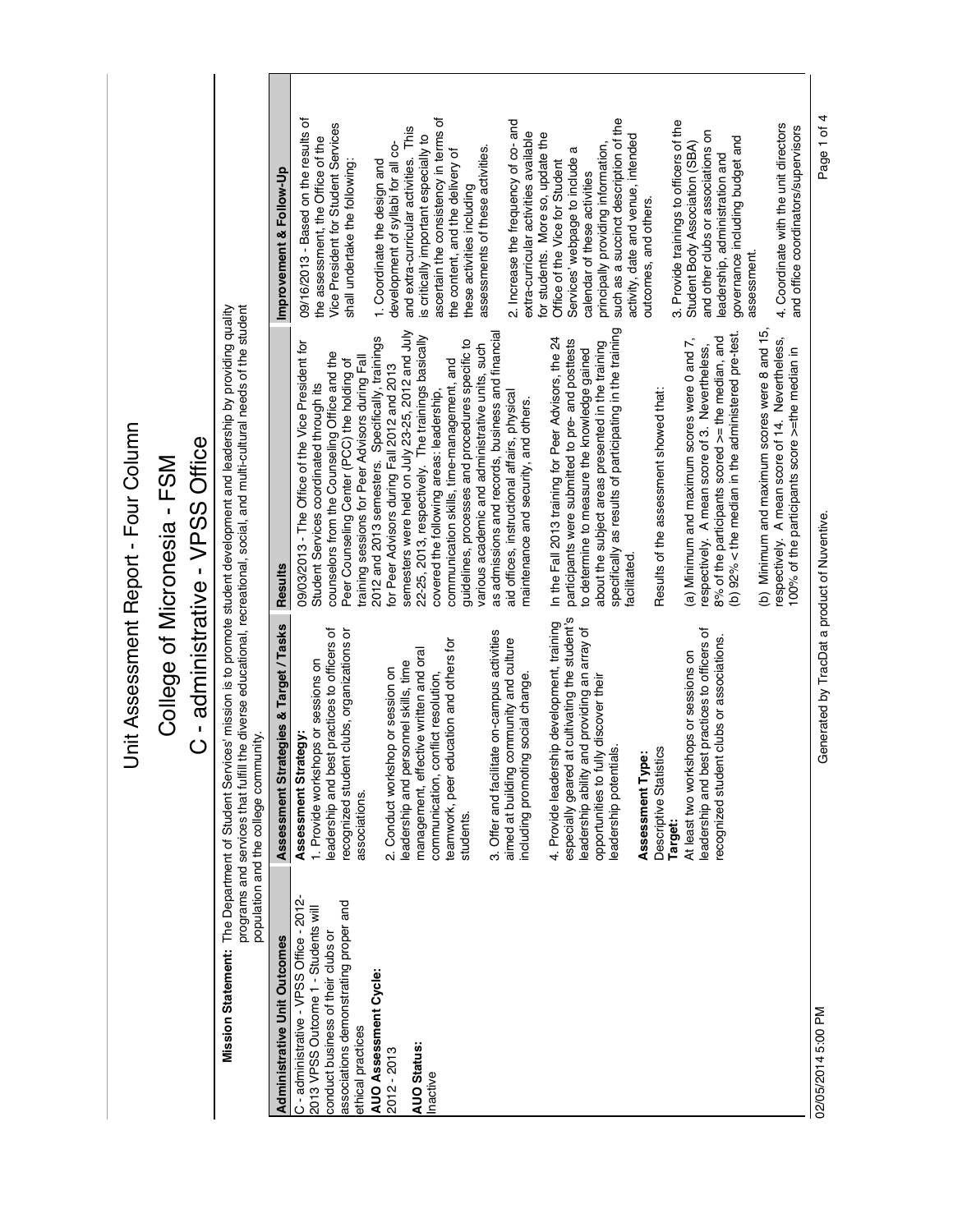| <b>Administrative Unit Outcomes</b> |                                            |                                                                                                   |                                                                              |
|-------------------------------------|--------------------------------------------|---------------------------------------------------------------------------------------------------|------------------------------------------------------------------------------|
|                                     | ategies & Target / Tasks<br>Assessment Str | <b>Results</b>                                                                                    | Improvement & Follow-Up                                                      |
|                                     |                                            | the administered posttest.                                                                        | primarily in revisiting and assessing                                        |
|                                     |                                            | (c) The percent difference is statistically significant.                                          | the current organizational structure<br>of the Student Body Association      |
|                                     |                                            |                                                                                                   | (SBA), and other student clubs or                                            |
|                                     |                                            | An orientation survey was administered to a                                                       | associations to identify and prioritize                                      |
|                                     |                                            | nonprobability sample of 222 students during Fall                                                 | needs, concerns, and interests                                               |
|                                     |                                            | 2012 semester. 98% of the nonprobability                                                          | crucial to further strengthening the                                         |
|                                     |                                            | sample (N=222) were new students, and                                                             | college's student leadership and                                             |
|                                     |                                            |                                                                                                   | development program, and to                                                  |
|                                     |                                            | Summarized below are the results of the survey                                                    | effectively foster student                                                   |
|                                     |                                            | that are specific to the Office of the Vice President<br>for Student Services:                    | engagements and involvements.                                                |
|                                     |                                            |                                                                                                   |                                                                              |
|                                     |                                            |                                                                                                   | 5. Coordinate the revisiting the                                             |
|                                     |                                            | and agreed that they understood and are aware of<br>(a) 73% of the sample (N=222) strongly agreed | existing policies and procedures                                             |
|                                     |                                            | the student services policies, student conduct and                                                | appertaining to student conduct and<br>discipline to ensure their currencies |
|                                     |                                            | disciplinary matters as presented in the                                                          | and relevancies, clarify ambiguities,                                        |
|                                     |                                            | orientation. 5% signified disagreement, and 22%,                                                  | and resolve inconsistencies.                                                 |
|                                     |                                            | neutrality.                                                                                       |                                                                              |
|                                     |                                            |                                                                                                   | 6. Provide trainings to staff on                                             |
|                                     |                                            | (b) 75% of the sample (N=222) expressed                                                           | policies related to student conduct                                          |
|                                     |                                            | agreement that they are aware of the college's                                                    | and discipline including routine                                             |
|                                     |                                            | policy on the use of alcohol and drugs, while 17%                                                 | procedures.                                                                  |
|                                     |                                            | signified disagreement, and 8%, neutrality.                                                       |                                                                              |
|                                     |                                            |                                                                                                   | 7. Coordinate with the department's                                          |
|                                     |                                            | (c) 64% of the sample (N=222) indicated that they                                                 | directors and unit supervisors to                                            |
|                                     |                                            | understood and are aware of the policies dealing                                                  | develop common core leadership                                               |
|                                     |                                            | with student grievance, the student government,                                                   | training for all registered student                                          |
|                                     |                                            | and due process with only 10% in disagreement,                                                    | organizations, clubs and                                                     |
|                                     |                                            | and 26%, neutrality.                                                                              | associations including annual                                                |
|                                     |                                            |                                                                                                   | awards or recognition to recognize                                           |
|                                     |                                            | The VPSS Office's log showed 20% increase in                                                      | student leadership                                                           |
|                                     |                                            | the number of registered student clubs,                                                           |                                                                              |
|                                     |                                            | associations, and organizations in 2012 as                                                        | 8. Conduct routine surveys and                                               |
|                                     |                                            | compared to the prior academic year.                                                              | similar forms of measuring                                                   |
|                                     |                                            |                                                                                                   | approaches to identify the types of                                          |
|                                     |                                            | <b>Target Met:</b>                                                                                | programs and activities that                                                 |
|                                     |                                            | Yes                                                                                               | students want to engage in and/or                                            |
|                                     |                                            | Reporting Period:                                                                                 | learn.                                                                       |
|                                     |                                            | 2012 - 2013                                                                                       |                                                                              |
|                                     |                                            |                                                                                                   |                                                                              |
|                                     |                                            |                                                                                                   |                                                                              |

02/05/2014 5:00 PM Generated by TracDat a product of Nuventive. Page 2 of 4Generated by TracDat a product of Nuventive.

Page 2 of 4

02/05/2014 5:00 PM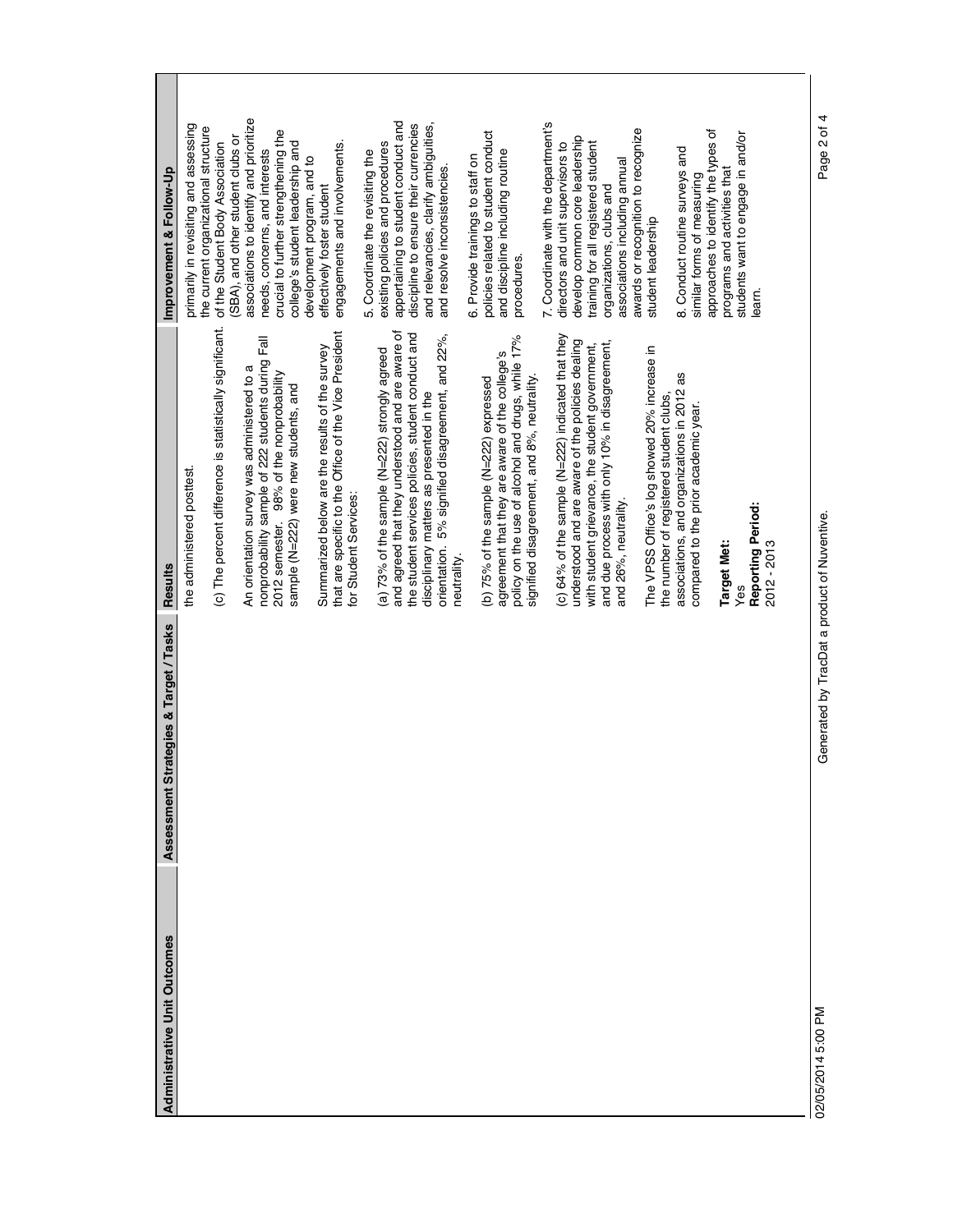|                                                              | ategies & Target / Tasks<br>Assessment Str     |                                                                                                        |                                                                              |  |
|--------------------------------------------------------------|------------------------------------------------|--------------------------------------------------------------------------------------------------------|------------------------------------------------------------------------------|--|
|                                                              |                                                |                                                                                                        |                                                                              |  |
|                                                              |                                                |                                                                                                        |                                                                              |  |
| C - administrative - VPSS Office - 2012-                     | ategy:<br>Assessment Str.                      | 09/16/2013 - The Office of the Vice President for                                                      | 09/16/2013 - Based on the results of                                         |  |
| 2013 VPSS Outcome 2 - Student will                           | and implement a<br>Design, develop,            | Student Services coordinated the development of                                                        | the assessment, the Office of the                                            |  |
| demonstrate strong interpersonal skills and                  | comprehensive student life plan.               | a comprehensive student life program that outline                                                      | Vice President for Student Services                                          |  |
| espectful relationships with others<br>AUO Assessment Cycle: | Descriptive Statistics<br>Assessment Type:     | priorities, activities, and a master calendar for all<br>student services-facilitated and/or sponsored | shall undertake the following:                                               |  |
| 2012 - 2013                                                  | <b>Target:</b>                                 | activities.                                                                                            | 1. Coordinate with unit directors and                                        |  |
|                                                              | student life program<br>A comprehensive        |                                                                                                        | office coordinators of the                                                   |  |
| <b>AUO Status:</b>                                           | outlining priorities, activities, and a master | This plan is published in the 2012-2013 Student                                                        | department including students                                                |  |
| Inactive                                                     | calendar for all activities.                   | Handbook, an copy of which is accessible in                                                            | representatives to assess the                                                |  |
|                                                              |                                                | downloadable portable document format (pdf) from                                                       | current comprehensive Student                                                |  |
|                                                              |                                                | this URL:                                                                                              | Life's plan primarily to identify some                                       |  |
|                                                              |                                                | http://www.comfsm.fm/publications/handbook/Stud                                                        | areas that require further                                                   |  |
|                                                              |                                                | ent-hand-book-2012-2013.pdf. Additionally, a                                                           | improvements especially to                                                   |  |
|                                                              |                                                | chronologically outlining the various activities by<br>student life's calendar for 2012-2013           | effectively meet the needs of the                                            |  |
|                                                              |                                                |                                                                                                        | students, and to ensure their direct                                         |  |
|                                                              |                                                | units or offices is also included in this handbook.                                                    | linkages to pertinent accreditation                                          |  |
|                                                              |                                                | <b>Target Met:</b>                                                                                     | standards and eligibility                                                    |  |
|                                                              |                                                | Yes                                                                                                    | requirements, college's strategic                                            |  |
|                                                              |                                                | Reporting Period:                                                                                      | institutional directions and goals, the                                      |  |
|                                                              |                                                | 2012 - 2013                                                                                            | objectives in the college's integrated                                       |  |
|                                                              |                                                | <b>Related Documents:</b>                                                                              | educational master plan, and others.                                         |  |
|                                                              |                                                | 2012-2013 Student Handbook                                                                             |                                                                              |  |
|                                                              |                                                | 2013-2014 Student Handbook                                                                             | 2. Coordinate with unit directors and                                        |  |
|                                                              |                                                |                                                                                                        | office supervisors of the                                                    |  |
|                                                              |                                                |                                                                                                        | departments to updating the student                                          |  |
|                                                              |                                                |                                                                                                        | life's calendar to include succinct                                          |  |
|                                                              |                                                |                                                                                                        | description of activities and their                                          |  |
|                                                              |                                                |                                                                                                        | intended outcomes, and others.                                               |  |
|                                                              |                                                |                                                                                                        | Collaborate with the Webmaster of                                            |  |
|                                                              |                                                |                                                                                                        | the college's Information                                                    |  |
|                                                              |                                                |                                                                                                        | Technology division especially in                                            |  |
|                                                              |                                                |                                                                                                        | making this student life's calendar                                          |  |
|                                                              |                                                |                                                                                                        | Vice President for Student Service's<br>accessible through the Office of the |  |
|                                                              |                                                |                                                                                                        |                                                                              |  |
|                                                              |                                                |                                                                                                        | webpage; also further allowing                                               |  |
|                                                              |                                                |                                                                                                        | routine updates to the calendar,                                             |  |
|                                                              |                                                |                                                                                                        | imited to changes in the schedule of<br>such as but by any means not         |  |
|                                                              |                                                |                                                                                                        |                                                                              |  |
| 02/05/2014 5:00 PM                                           | Generated by TracDat a product of Nuventive.   |                                                                                                        | Page 3 of 4                                                                  |  |
|                                                              |                                                |                                                                                                        |                                                                              |  |
|                                                              |                                                |                                                                                                        |                                                                              |  |
|                                                              |                                                |                                                                                                        |                                                                              |  |